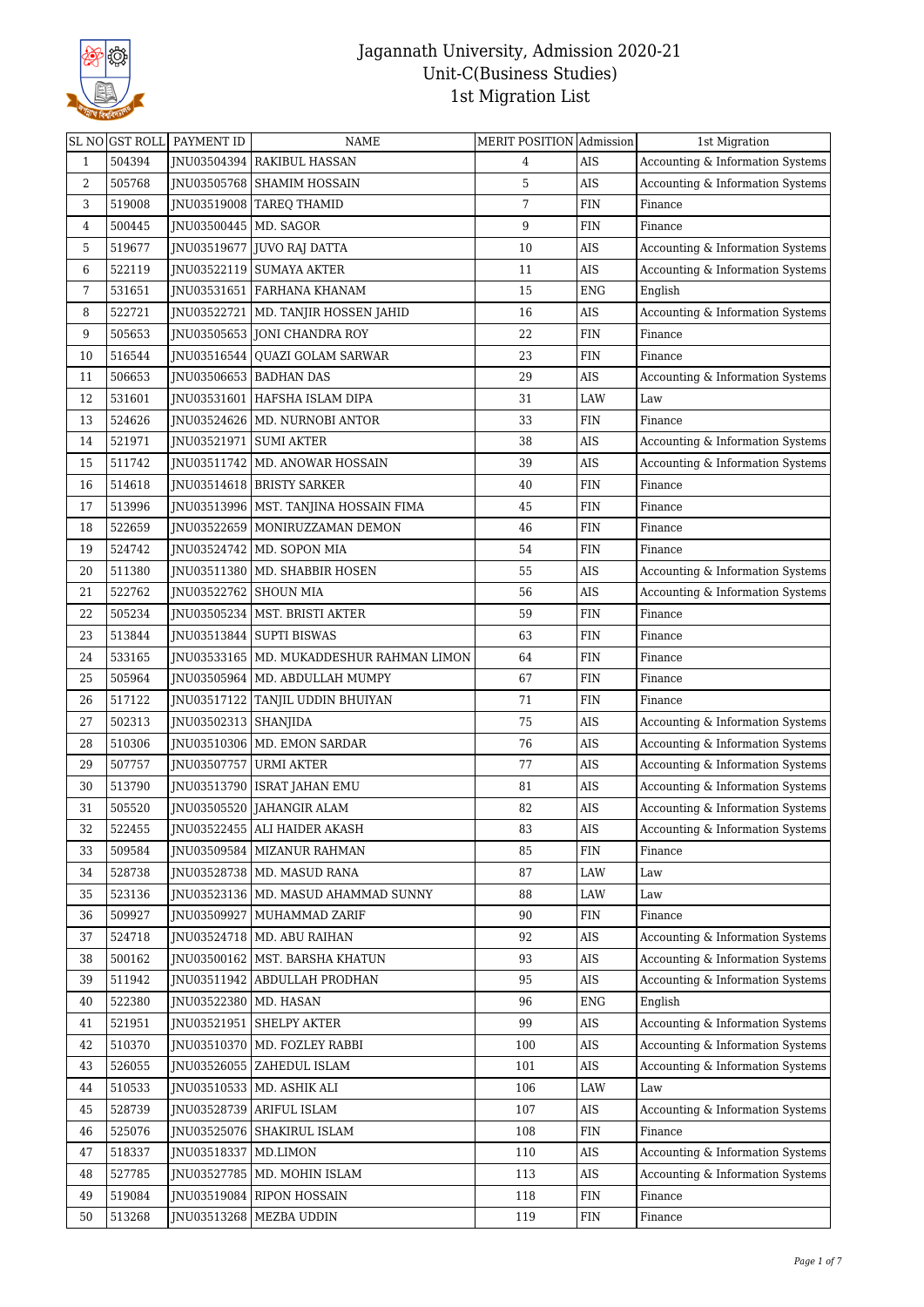

| 51  | 500462 |                         | JNU03500462   MD. RAKIB HOSSAIN         | 120 | <b>AIS</b>  | Accounting & Information Systems |
|-----|--------|-------------------------|-----------------------------------------|-----|-------------|----------------------------------|
| 52  | 512137 |                         | JNU03512137 RONY AHMED                  | 121 | AIS         | Accounting & Information Systems |
| 53  | 507525 |                         | JNU03507525   MD. ALI AZGOR             | 122 | ${\rm FIN}$ | Finance                          |
| 54  | 524802 | JNU03524802             | <b>ANTOR BOSAK</b>                      | 124 | ${\rm FIN}$ | Finance                          |
| 55  | 502273 | JNU03502273             | JOYNUB AKHTER BOISHAKHI                 | 125 | ${\rm FIN}$ | Finance                          |
| 56  | 513979 |                         | JNU03513979   MORIOM AKTER              | 127 | <b>FIN</b>  | Finance                          |
| 57  | 529875 |                         | JNU03529875   MD. HRIDOY HOSSAIN        | 130 | LAW         | Law                              |
| 58  | 502735 |                         | JNU03502735   SAMIRON ROY               | 133 | ${\rm ENG}$ | English                          |
| 59  | 531028 |                         | JNU03531028   SAYLA KHANAM              | 136 | AIS         | Accounting & Information Systems |
| 60  | 531345 | JNU03531345             | MD. SAJIB MOLLA                         | 141 | AIS         | Accounting & Information Systems |
| 61  | 500452 |                         | JNU03500452   MAHABUB ALAM              | 143 | AIS         | Accounting & Information Systems |
| 62  | 509013 | JNU03509013             | <b>SHAHED MAHMUD</b>                    | 144 | ${\rm FIN}$ | Finance                          |
| 63  | 524085 |                         | JNU03524085   SUMAIYA AKHTER            | 148 | <b>ENG</b>  | English                          |
| 64  | 502532 |                         | JNU03502532   TAYEBA JANNAT             | 149 | AIS         | Accounting & Information Systems |
| 65  | 517854 | JNU03517854             | MD. HASIB                               | 150 | <b>AIS</b>  | Accounting & Information Systems |
| 66  | 500601 | JNU03500601             | ANUPAM GHOSH                            | 151 | <b>FIN</b>  | Finance                          |
| 67  | 527696 | INU03527696             | MD. AKASH HOSSAIN                       | 153 | ${\rm FIN}$ | Finance                          |
| 68  | 527097 | JNU03527097             | THAMID AWSAF RIAD                       | 154 | <b>AIS</b>  | Accounting & Information Systems |
| 69  | 529253 |                         | JNU03529253   MOST. TASMIN JAHAN SWEETY | 155 | <b>AIS</b>  | Accounting & Information Systems |
| 70  | 529801 | JNU03529801             | MD. MOMINAR RAHMAN MUNNA                | 160 | LAW         | Law                              |
| 71  | 526260 | JNU03526260             | MD. RIAZ HOSSEN                         | 161 | <b>ENG</b>  | English                          |
| 72  | 500144 | JNU03500144             | MST. SANJIDA PARVIN MIM                 | 163 | AIS         | Accounting & Information Systems |
| 73  | 522948 | JNU03522948             | MD. HELAL UDDIN                         | 164 | <b>FIN</b>  | Finance                          |
| 74  | 521044 | JNU03521044             | FAHIM SHAHREAR                          | 169 | <b>MKT</b>  | Marketing                        |
| 75  | 522614 |                         | JNU03522614   MD. KAWSER ALAM           | 173 | <b>ENG</b>  | English                          |
| 76  | 524909 | JNU03524909             | TAIP AHMED MOON                         | 174 | AIS         | Accounting & Information Systems |
| 77  | 514778 | JNU03514778 RUPA        |                                         | 175 | AIS         | Accounting & Information Systems |
| 78  | 519553 | JNU03519553 BIJOY BANIK |                                         | 177 | ${\rm FIN}$ | Finance                          |
| 79  | 504384 | JNU03504384             | <b>KAUSAR HOSSAIN</b>                   | 178 | AIS         | Accounting & Information Systems |
| 80  | 502872 | JNU03502872             | MD SELIM TARAFDER                       | 180 | LAW         | Law                              |
| 81  | 524433 | JNU03524433             | <b>TOMALIKA AKTHER</b>                  | 184 | <b>AIS</b>  | Accounting & Information Systems |
| 82  | 516566 |                         | JNU03516566   MOHAMMAD MAHERAB HOSSAIN  | 185 | MGT         | <b>Management Studies</b>        |
| 83  | 527699 |                         | JNU03527699   MAHABUR RAHMAN            | 186 | FIN         | Finance                          |
| 84  | 500388 | JNU03500388             | MD RANA ISLAM                           | 189 | AIS         | Accounting & Information Systems |
| 85  | 519138 |                         | JNU03519138 NOOR MOHAMMAD               | 190 | ${\rm FIN}$ | Finance                          |
| 86  | 505077 | JNU03505077             | MD. ROKONOJJAMAN RUPAM                  | 192 | AIS         | Accounting & Information Systems |
| 87  | 513657 | JNU03513657             | ABDULLAH AL MAMUN                       | 193 | FIN         | Finance                          |
| 88  | 502918 |                         | JNU03502918   MRINAL SINGHO             | 194 | <b>MKT</b>  | Marketing                        |
| 89  | 523103 | JNU03523103             | <b>TASLIME SARKAR</b>                   | 199 | LAW         | Law                              |
| 90  | 527768 | JNU03527768             | MONIRUZZAMAN                            | 200 | AIS         | Accounting & Information Systems |
| 91  | 528708 |                         | JNU03528708   MD. ABDUL MOMIN KHAN      | 201 | ${\rm FIN}$ | Finance                          |
| 92  | 529960 | JNU03529960             | <b>SOMJID KUMAR</b>                     | 203 | AIS         | Accounting & Information Systems |
| 93  | 500419 | JNU03500419             | MD.EMON HOSSAIN                         | 204 | ${\rm FIN}$ | Finance                          |
| 94  | 516633 |                         | JNU03516633   ABEDUR RAHMAN             | 206 | AIS         | Accounting & Information Systems |
| 95  | 524419 | JNU03524419             | JINNATUN NOOR ARPA                      | 207 | <b>FIN</b>  | Finance                          |
| 96  | 533189 |                         | JNU03533189   BISHAL NANDI              | 208 | <b>MGT</b>  | Management Studies               |
| 97  | 502233 | JNU03502233             | MD. HAFIZUR RAHMAN                      | 209 | LAW         | Law                              |
| 98  | 516320 |                         | JNU03516320 NOWROSE FARHAN ALVY         | 211 | ${\rm FIN}$ | Finance                          |
| 99  | 514012 |                         | JNU03514012   SUSMITA DABNATH           | 213 | FIN         | Finance                          |
| 100 | 529642 | JNU03529642             | MD. ABU BAKAR SIDDIQUE                  | 214 | $\rm{AIS}$  | Accounting & Information Systems |
| 101 | 506765 |                         | JNU03506765   MD. SAKIB MAHMUD SABBIR   | 215 | $\rm{AIS}$  | Accounting & Information Systems |
|     |        |                         |                                         |     |             |                                  |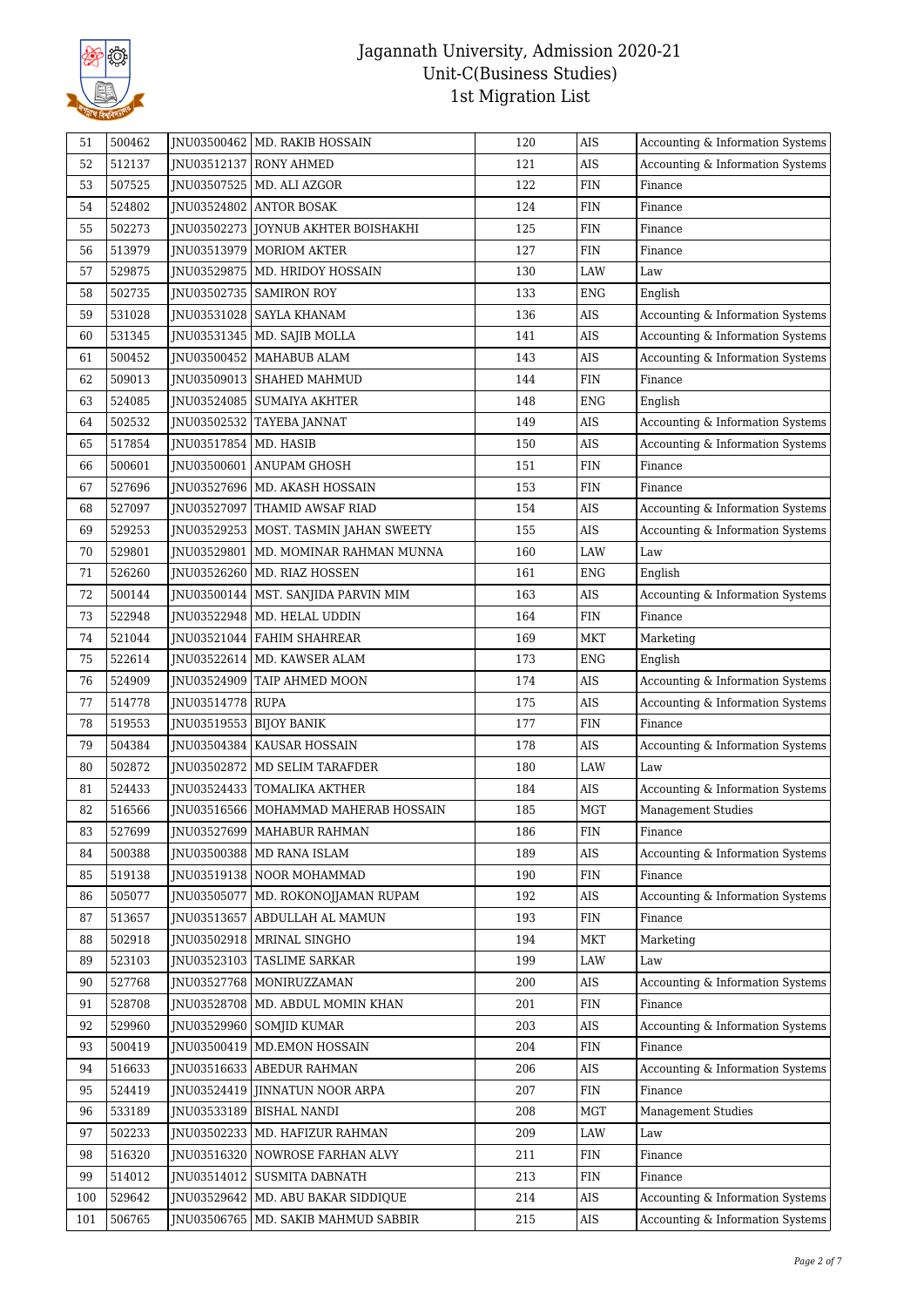

| 531292<br><b>FIN</b><br>JNU03531292   MD. SHAIFUL TALUKDER<br>220<br>103<br>Finance<br>518369<br>222<br>AIS<br>Accounting & Information Systems<br>104<br>JNU03518369 EMON<br>AIS<br>105<br>508166<br>JNU03508166   MARIYA MURSHIDA<br>226<br>Accounting & Information Systems<br>524629<br>229<br>${\rm FIN}$<br>JNU03524629   MD.PARVES ISLAM DURJOY<br>Finance<br>106<br>508964<br>230<br>AIS<br>107<br>JNU03508964   BONDHON CHAKRABORTY<br>Accounting & Information Systems<br>531712<br>231<br><b>FIN</b><br>108<br>JNU03531712   RUNA AKTER<br>Finance<br>526310<br>AIS<br>109<br>JNU03526310 JAHEDUR RAHMAN<br>238<br>Accounting & Information Systems<br>AIS<br>505598<br>JNU03505598 NURHANA SADIA<br>239<br>Accounting & Information Systems<br>110<br>505864<br><b>FIN</b><br>111<br>INU03505864<br>MD. ASIB HOSSAIN MOHON<br>241<br>Finance<br>${\rm FIN}$<br>112<br>505663<br>JNU03505663   MD. MORSALIN PRAMANIK<br>244<br>Finance<br>LAW<br>Law<br>113<br>522550<br>247<br>JNU03522550 RIDOY HASAN<br>517669<br>248<br>AIS<br>Accounting & Information Systems<br>114<br>JNU03517669<br>UDDIP DEY<br>502456<br>JNU03502456   SAMIA ISLAM<br>249<br><b>FIN</b><br>115<br>Finance<br>512442<br>${\rm FIN}$<br>JNU03512442 FATEMA AKTHER<br>250<br>116<br>Finance<br>503592<br>254<br>AIS<br>117<br>JNU03503592<br>ASHIKUR RAHMAN<br>Accounting & Information Systems<br>518344<br>JNU03518344 MD. SAJID<br>258<br>AIS<br>Accounting & Information Systems<br>118<br>509891<br>AIS<br>119<br>JNU03509891 S. M. REJAUL KARIM<br>260<br>Accounting & Information Systems<br>120<br>522684<br>SHAHEEL MOHAMMED SHAD<br>261<br>AIS<br>Accounting & Information Systems<br>JNU03522684<br>AIS<br>513686<br>262<br>121<br>JNU03513686 YEASIN ARAFATH<br>Finance<br>516902<br>263<br>AIS<br>Accounting & Information Systems<br>122<br>JNU03516902   PRONOY SARKER<br>514420<br>264<br>AIS<br>Accounting & Information Systems<br>123<br>JNU03514420  <br>MOST. ARJUDA AKTER TIHA<br>124<br>500360<br>265<br>AIS<br>JNU03500360   ISHRAT JAHAN NOURIN<br>Accounting & Information Systems<br>LAW<br>125<br>531785<br>JNU03531785   SIFAT ARA DIBA<br>266<br>Law<br>267<br>527053<br>AIS<br>Accounting & Information Systems<br>126<br>JNU03527053   MOSHARAF FAHIM<br>527377<br>268<br><b>MGT</b><br>Management Studies<br>127<br>JNU03527377  <br>AMINUL ISLAM NIHAT<br>AIS<br>128<br>529677<br>JNU03529677<br>MD. RUHUL AMIN SARKAR<br>269<br>Accounting & Information Systems<br>AIS<br>518438<br>271<br>Accounting & Information Systems<br>129<br>JNU03518438<br>SOVOTH DAS<br>516483<br>274<br>AIS<br>130<br>JNU03516483<br>MD. MEHADI HASSAN<br>Accounting & Information Systems<br>131<br>511562<br>JNU03511562<br>276<br><b>ENG</b><br>Accounting & Information Systems<br>HABIBA ISLAM<br>522754<br>278<br><b>MGT</b><br>132<br>INU03522754 SOHEL HOSSAIN<br>Accounting & Information Systems<br>133<br>500368<br>JNU03500368 NUPUR<br>281<br><b>MGT</b><br>Finance<br>MGT<br>505654<br>JNU03505654   MD. FARIDUL ISLAM<br>284<br>Accounting & Information Systems<br>134<br>501793<br>ECO<br>INU03501793   MRIHONJOL KARMAKAR DIP<br>285<br>Finance<br>135<br>525163<br>JNU03525163   MD ABDULLAH<br>287<br>LAW<br>136<br>Law<br>504727<br>JNU03504727   MD. AL SAHARIAR SHAWON<br>288<br>MKT<br>Finance<br>137<br>517857<br>JNU03517857   MD. ALIF<br>289<br>MGT<br>Finance<br>138<br>510325<br>JNU03510325   MD. JOHURUL ISLAM JONY<br>291<br><b>ENG</b><br>139<br>English<br>526748<br>JNU03526748   RABBI ISLAM<br>292<br><b>MGT</b><br>Accounting & Information Systems<br>140<br>293<br>MGT<br>504545<br>JNU03504545   MAHBUBUR RAHMAN AKASH<br>Accounting & Information Systems<br>141<br>LAW<br>505960<br>JNU03505960   MD. SUMON<br>294<br>142<br>Law<br>524775<br>MKT<br>Accounting & Information Systems<br>143<br>JNU03524775   AKIBE AHMED HEMEL<br>296<br>506748<br>297<br>LAW<br>JNU03506748   MD. ASADUL SARKER<br>$_{\mbox{\footnotesize{Law}}}$<br>144 | 102 | 510920 | JNU03510920   MD. RAKIBUL HASAN | 216 | <b>AIS</b> | Accounting & Information Systems |
|-------------------------------------------------------------------------------------------------------------------------------------------------------------------------------------------------------------------------------------------------------------------------------------------------------------------------------------------------------------------------------------------------------------------------------------------------------------------------------------------------------------------------------------------------------------------------------------------------------------------------------------------------------------------------------------------------------------------------------------------------------------------------------------------------------------------------------------------------------------------------------------------------------------------------------------------------------------------------------------------------------------------------------------------------------------------------------------------------------------------------------------------------------------------------------------------------------------------------------------------------------------------------------------------------------------------------------------------------------------------------------------------------------------------------------------------------------------------------------------------------------------------------------------------------------------------------------------------------------------------------------------------------------------------------------------------------------------------------------------------------------------------------------------------------------------------------------------------------------------------------------------------------------------------------------------------------------------------------------------------------------------------------------------------------------------------------------------------------------------------------------------------------------------------------------------------------------------------------------------------------------------------------------------------------------------------------------------------------------------------------------------------------------------------------------------------------------------------------------------------------------------------------------------------------------------------------------------------------------------------------------------------------------------------------------------------------------------------------------------------------------------------------------------------------------------------------------------------------------------------------------------------------------------------------------------------------------------------------------------------------------------------------------------------------------------------------------------------------------------------------------------------------------------------------------------------------------------------------------------------------------------------------------------------------------------------------------------------------------------------------------------------------------------------------------------------------------------------------------------------------------------------------------------------------------------------------------------------------------------------------------------------------------------------------------------------------------------------------------------------------------------------------------------------------------------------------------------------------------------------------------------------------------------------------------------------------------------------------------------------|-----|--------|---------------------------------|-----|------------|----------------------------------|
|                                                                                                                                                                                                                                                                                                                                                                                                                                                                                                                                                                                                                                                                                                                                                                                                                                                                                                                                                                                                                                                                                                                                                                                                                                                                                                                                                                                                                                                                                                                                                                                                                                                                                                                                                                                                                                                                                                                                                                                                                                                                                                                                                                                                                                                                                                                                                                                                                                                                                                                                                                                                                                                                                                                                                                                                                                                                                                                                                                                                                                                                                                                                                                                                                                                                                                                                                                                                                                                                                                                                                                                                                                                                                                                                                                                                                                                                                                                                                                                           |     |        |                                 |     |            |                                  |
|                                                                                                                                                                                                                                                                                                                                                                                                                                                                                                                                                                                                                                                                                                                                                                                                                                                                                                                                                                                                                                                                                                                                                                                                                                                                                                                                                                                                                                                                                                                                                                                                                                                                                                                                                                                                                                                                                                                                                                                                                                                                                                                                                                                                                                                                                                                                                                                                                                                                                                                                                                                                                                                                                                                                                                                                                                                                                                                                                                                                                                                                                                                                                                                                                                                                                                                                                                                                                                                                                                                                                                                                                                                                                                                                                                                                                                                                                                                                                                                           |     |        |                                 |     |            |                                  |
|                                                                                                                                                                                                                                                                                                                                                                                                                                                                                                                                                                                                                                                                                                                                                                                                                                                                                                                                                                                                                                                                                                                                                                                                                                                                                                                                                                                                                                                                                                                                                                                                                                                                                                                                                                                                                                                                                                                                                                                                                                                                                                                                                                                                                                                                                                                                                                                                                                                                                                                                                                                                                                                                                                                                                                                                                                                                                                                                                                                                                                                                                                                                                                                                                                                                                                                                                                                                                                                                                                                                                                                                                                                                                                                                                                                                                                                                                                                                                                                           |     |        |                                 |     |            |                                  |
|                                                                                                                                                                                                                                                                                                                                                                                                                                                                                                                                                                                                                                                                                                                                                                                                                                                                                                                                                                                                                                                                                                                                                                                                                                                                                                                                                                                                                                                                                                                                                                                                                                                                                                                                                                                                                                                                                                                                                                                                                                                                                                                                                                                                                                                                                                                                                                                                                                                                                                                                                                                                                                                                                                                                                                                                                                                                                                                                                                                                                                                                                                                                                                                                                                                                                                                                                                                                                                                                                                                                                                                                                                                                                                                                                                                                                                                                                                                                                                                           |     |        |                                 |     |            |                                  |
|                                                                                                                                                                                                                                                                                                                                                                                                                                                                                                                                                                                                                                                                                                                                                                                                                                                                                                                                                                                                                                                                                                                                                                                                                                                                                                                                                                                                                                                                                                                                                                                                                                                                                                                                                                                                                                                                                                                                                                                                                                                                                                                                                                                                                                                                                                                                                                                                                                                                                                                                                                                                                                                                                                                                                                                                                                                                                                                                                                                                                                                                                                                                                                                                                                                                                                                                                                                                                                                                                                                                                                                                                                                                                                                                                                                                                                                                                                                                                                                           |     |        |                                 |     |            |                                  |
|                                                                                                                                                                                                                                                                                                                                                                                                                                                                                                                                                                                                                                                                                                                                                                                                                                                                                                                                                                                                                                                                                                                                                                                                                                                                                                                                                                                                                                                                                                                                                                                                                                                                                                                                                                                                                                                                                                                                                                                                                                                                                                                                                                                                                                                                                                                                                                                                                                                                                                                                                                                                                                                                                                                                                                                                                                                                                                                                                                                                                                                                                                                                                                                                                                                                                                                                                                                                                                                                                                                                                                                                                                                                                                                                                                                                                                                                                                                                                                                           |     |        |                                 |     |            |                                  |
|                                                                                                                                                                                                                                                                                                                                                                                                                                                                                                                                                                                                                                                                                                                                                                                                                                                                                                                                                                                                                                                                                                                                                                                                                                                                                                                                                                                                                                                                                                                                                                                                                                                                                                                                                                                                                                                                                                                                                                                                                                                                                                                                                                                                                                                                                                                                                                                                                                                                                                                                                                                                                                                                                                                                                                                                                                                                                                                                                                                                                                                                                                                                                                                                                                                                                                                                                                                                                                                                                                                                                                                                                                                                                                                                                                                                                                                                                                                                                                                           |     |        |                                 |     |            |                                  |
|                                                                                                                                                                                                                                                                                                                                                                                                                                                                                                                                                                                                                                                                                                                                                                                                                                                                                                                                                                                                                                                                                                                                                                                                                                                                                                                                                                                                                                                                                                                                                                                                                                                                                                                                                                                                                                                                                                                                                                                                                                                                                                                                                                                                                                                                                                                                                                                                                                                                                                                                                                                                                                                                                                                                                                                                                                                                                                                                                                                                                                                                                                                                                                                                                                                                                                                                                                                                                                                                                                                                                                                                                                                                                                                                                                                                                                                                                                                                                                                           |     |        |                                 |     |            |                                  |
|                                                                                                                                                                                                                                                                                                                                                                                                                                                                                                                                                                                                                                                                                                                                                                                                                                                                                                                                                                                                                                                                                                                                                                                                                                                                                                                                                                                                                                                                                                                                                                                                                                                                                                                                                                                                                                                                                                                                                                                                                                                                                                                                                                                                                                                                                                                                                                                                                                                                                                                                                                                                                                                                                                                                                                                                                                                                                                                                                                                                                                                                                                                                                                                                                                                                                                                                                                                                                                                                                                                                                                                                                                                                                                                                                                                                                                                                                                                                                                                           |     |        |                                 |     |            |                                  |
|                                                                                                                                                                                                                                                                                                                                                                                                                                                                                                                                                                                                                                                                                                                                                                                                                                                                                                                                                                                                                                                                                                                                                                                                                                                                                                                                                                                                                                                                                                                                                                                                                                                                                                                                                                                                                                                                                                                                                                                                                                                                                                                                                                                                                                                                                                                                                                                                                                                                                                                                                                                                                                                                                                                                                                                                                                                                                                                                                                                                                                                                                                                                                                                                                                                                                                                                                                                                                                                                                                                                                                                                                                                                                                                                                                                                                                                                                                                                                                                           |     |        |                                 |     |            |                                  |
|                                                                                                                                                                                                                                                                                                                                                                                                                                                                                                                                                                                                                                                                                                                                                                                                                                                                                                                                                                                                                                                                                                                                                                                                                                                                                                                                                                                                                                                                                                                                                                                                                                                                                                                                                                                                                                                                                                                                                                                                                                                                                                                                                                                                                                                                                                                                                                                                                                                                                                                                                                                                                                                                                                                                                                                                                                                                                                                                                                                                                                                                                                                                                                                                                                                                                                                                                                                                                                                                                                                                                                                                                                                                                                                                                                                                                                                                                                                                                                                           |     |        |                                 |     |            |                                  |
|                                                                                                                                                                                                                                                                                                                                                                                                                                                                                                                                                                                                                                                                                                                                                                                                                                                                                                                                                                                                                                                                                                                                                                                                                                                                                                                                                                                                                                                                                                                                                                                                                                                                                                                                                                                                                                                                                                                                                                                                                                                                                                                                                                                                                                                                                                                                                                                                                                                                                                                                                                                                                                                                                                                                                                                                                                                                                                                                                                                                                                                                                                                                                                                                                                                                                                                                                                                                                                                                                                                                                                                                                                                                                                                                                                                                                                                                                                                                                                                           |     |        |                                 |     |            |                                  |
|                                                                                                                                                                                                                                                                                                                                                                                                                                                                                                                                                                                                                                                                                                                                                                                                                                                                                                                                                                                                                                                                                                                                                                                                                                                                                                                                                                                                                                                                                                                                                                                                                                                                                                                                                                                                                                                                                                                                                                                                                                                                                                                                                                                                                                                                                                                                                                                                                                                                                                                                                                                                                                                                                                                                                                                                                                                                                                                                                                                                                                                                                                                                                                                                                                                                                                                                                                                                                                                                                                                                                                                                                                                                                                                                                                                                                                                                                                                                                                                           |     |        |                                 |     |            |                                  |
|                                                                                                                                                                                                                                                                                                                                                                                                                                                                                                                                                                                                                                                                                                                                                                                                                                                                                                                                                                                                                                                                                                                                                                                                                                                                                                                                                                                                                                                                                                                                                                                                                                                                                                                                                                                                                                                                                                                                                                                                                                                                                                                                                                                                                                                                                                                                                                                                                                                                                                                                                                                                                                                                                                                                                                                                                                                                                                                                                                                                                                                                                                                                                                                                                                                                                                                                                                                                                                                                                                                                                                                                                                                                                                                                                                                                                                                                                                                                                                                           |     |        |                                 |     |            |                                  |
|                                                                                                                                                                                                                                                                                                                                                                                                                                                                                                                                                                                                                                                                                                                                                                                                                                                                                                                                                                                                                                                                                                                                                                                                                                                                                                                                                                                                                                                                                                                                                                                                                                                                                                                                                                                                                                                                                                                                                                                                                                                                                                                                                                                                                                                                                                                                                                                                                                                                                                                                                                                                                                                                                                                                                                                                                                                                                                                                                                                                                                                                                                                                                                                                                                                                                                                                                                                                                                                                                                                                                                                                                                                                                                                                                                                                                                                                                                                                                                                           |     |        |                                 |     |            |                                  |
|                                                                                                                                                                                                                                                                                                                                                                                                                                                                                                                                                                                                                                                                                                                                                                                                                                                                                                                                                                                                                                                                                                                                                                                                                                                                                                                                                                                                                                                                                                                                                                                                                                                                                                                                                                                                                                                                                                                                                                                                                                                                                                                                                                                                                                                                                                                                                                                                                                                                                                                                                                                                                                                                                                                                                                                                                                                                                                                                                                                                                                                                                                                                                                                                                                                                                                                                                                                                                                                                                                                                                                                                                                                                                                                                                                                                                                                                                                                                                                                           |     |        |                                 |     |            |                                  |
|                                                                                                                                                                                                                                                                                                                                                                                                                                                                                                                                                                                                                                                                                                                                                                                                                                                                                                                                                                                                                                                                                                                                                                                                                                                                                                                                                                                                                                                                                                                                                                                                                                                                                                                                                                                                                                                                                                                                                                                                                                                                                                                                                                                                                                                                                                                                                                                                                                                                                                                                                                                                                                                                                                                                                                                                                                                                                                                                                                                                                                                                                                                                                                                                                                                                                                                                                                                                                                                                                                                                                                                                                                                                                                                                                                                                                                                                                                                                                                                           |     |        |                                 |     |            |                                  |
|                                                                                                                                                                                                                                                                                                                                                                                                                                                                                                                                                                                                                                                                                                                                                                                                                                                                                                                                                                                                                                                                                                                                                                                                                                                                                                                                                                                                                                                                                                                                                                                                                                                                                                                                                                                                                                                                                                                                                                                                                                                                                                                                                                                                                                                                                                                                                                                                                                                                                                                                                                                                                                                                                                                                                                                                                                                                                                                                                                                                                                                                                                                                                                                                                                                                                                                                                                                                                                                                                                                                                                                                                                                                                                                                                                                                                                                                                                                                                                                           |     |        |                                 |     |            |                                  |
|                                                                                                                                                                                                                                                                                                                                                                                                                                                                                                                                                                                                                                                                                                                                                                                                                                                                                                                                                                                                                                                                                                                                                                                                                                                                                                                                                                                                                                                                                                                                                                                                                                                                                                                                                                                                                                                                                                                                                                                                                                                                                                                                                                                                                                                                                                                                                                                                                                                                                                                                                                                                                                                                                                                                                                                                                                                                                                                                                                                                                                                                                                                                                                                                                                                                                                                                                                                                                                                                                                                                                                                                                                                                                                                                                                                                                                                                                                                                                                                           |     |        |                                 |     |            |                                  |
|                                                                                                                                                                                                                                                                                                                                                                                                                                                                                                                                                                                                                                                                                                                                                                                                                                                                                                                                                                                                                                                                                                                                                                                                                                                                                                                                                                                                                                                                                                                                                                                                                                                                                                                                                                                                                                                                                                                                                                                                                                                                                                                                                                                                                                                                                                                                                                                                                                                                                                                                                                                                                                                                                                                                                                                                                                                                                                                                                                                                                                                                                                                                                                                                                                                                                                                                                                                                                                                                                                                                                                                                                                                                                                                                                                                                                                                                                                                                                                                           |     |        |                                 |     |            |                                  |
|                                                                                                                                                                                                                                                                                                                                                                                                                                                                                                                                                                                                                                                                                                                                                                                                                                                                                                                                                                                                                                                                                                                                                                                                                                                                                                                                                                                                                                                                                                                                                                                                                                                                                                                                                                                                                                                                                                                                                                                                                                                                                                                                                                                                                                                                                                                                                                                                                                                                                                                                                                                                                                                                                                                                                                                                                                                                                                                                                                                                                                                                                                                                                                                                                                                                                                                                                                                                                                                                                                                                                                                                                                                                                                                                                                                                                                                                                                                                                                                           |     |        |                                 |     |            |                                  |
|                                                                                                                                                                                                                                                                                                                                                                                                                                                                                                                                                                                                                                                                                                                                                                                                                                                                                                                                                                                                                                                                                                                                                                                                                                                                                                                                                                                                                                                                                                                                                                                                                                                                                                                                                                                                                                                                                                                                                                                                                                                                                                                                                                                                                                                                                                                                                                                                                                                                                                                                                                                                                                                                                                                                                                                                                                                                                                                                                                                                                                                                                                                                                                                                                                                                                                                                                                                                                                                                                                                                                                                                                                                                                                                                                                                                                                                                                                                                                                                           |     |        |                                 |     |            |                                  |
|                                                                                                                                                                                                                                                                                                                                                                                                                                                                                                                                                                                                                                                                                                                                                                                                                                                                                                                                                                                                                                                                                                                                                                                                                                                                                                                                                                                                                                                                                                                                                                                                                                                                                                                                                                                                                                                                                                                                                                                                                                                                                                                                                                                                                                                                                                                                                                                                                                                                                                                                                                                                                                                                                                                                                                                                                                                                                                                                                                                                                                                                                                                                                                                                                                                                                                                                                                                                                                                                                                                                                                                                                                                                                                                                                                                                                                                                                                                                                                                           |     |        |                                 |     |            |                                  |
|                                                                                                                                                                                                                                                                                                                                                                                                                                                                                                                                                                                                                                                                                                                                                                                                                                                                                                                                                                                                                                                                                                                                                                                                                                                                                                                                                                                                                                                                                                                                                                                                                                                                                                                                                                                                                                                                                                                                                                                                                                                                                                                                                                                                                                                                                                                                                                                                                                                                                                                                                                                                                                                                                                                                                                                                                                                                                                                                                                                                                                                                                                                                                                                                                                                                                                                                                                                                                                                                                                                                                                                                                                                                                                                                                                                                                                                                                                                                                                                           |     |        |                                 |     |            |                                  |
|                                                                                                                                                                                                                                                                                                                                                                                                                                                                                                                                                                                                                                                                                                                                                                                                                                                                                                                                                                                                                                                                                                                                                                                                                                                                                                                                                                                                                                                                                                                                                                                                                                                                                                                                                                                                                                                                                                                                                                                                                                                                                                                                                                                                                                                                                                                                                                                                                                                                                                                                                                                                                                                                                                                                                                                                                                                                                                                                                                                                                                                                                                                                                                                                                                                                                                                                                                                                                                                                                                                                                                                                                                                                                                                                                                                                                                                                                                                                                                                           |     |        |                                 |     |            |                                  |
|                                                                                                                                                                                                                                                                                                                                                                                                                                                                                                                                                                                                                                                                                                                                                                                                                                                                                                                                                                                                                                                                                                                                                                                                                                                                                                                                                                                                                                                                                                                                                                                                                                                                                                                                                                                                                                                                                                                                                                                                                                                                                                                                                                                                                                                                                                                                                                                                                                                                                                                                                                                                                                                                                                                                                                                                                                                                                                                                                                                                                                                                                                                                                                                                                                                                                                                                                                                                                                                                                                                                                                                                                                                                                                                                                                                                                                                                                                                                                                                           |     |        |                                 |     |            |                                  |
|                                                                                                                                                                                                                                                                                                                                                                                                                                                                                                                                                                                                                                                                                                                                                                                                                                                                                                                                                                                                                                                                                                                                                                                                                                                                                                                                                                                                                                                                                                                                                                                                                                                                                                                                                                                                                                                                                                                                                                                                                                                                                                                                                                                                                                                                                                                                                                                                                                                                                                                                                                                                                                                                                                                                                                                                                                                                                                                                                                                                                                                                                                                                                                                                                                                                                                                                                                                                                                                                                                                                                                                                                                                                                                                                                                                                                                                                                                                                                                                           |     |        |                                 |     |            |                                  |
|                                                                                                                                                                                                                                                                                                                                                                                                                                                                                                                                                                                                                                                                                                                                                                                                                                                                                                                                                                                                                                                                                                                                                                                                                                                                                                                                                                                                                                                                                                                                                                                                                                                                                                                                                                                                                                                                                                                                                                                                                                                                                                                                                                                                                                                                                                                                                                                                                                                                                                                                                                                                                                                                                                                                                                                                                                                                                                                                                                                                                                                                                                                                                                                                                                                                                                                                                                                                                                                                                                                                                                                                                                                                                                                                                                                                                                                                                                                                                                                           |     |        |                                 |     |            |                                  |
|                                                                                                                                                                                                                                                                                                                                                                                                                                                                                                                                                                                                                                                                                                                                                                                                                                                                                                                                                                                                                                                                                                                                                                                                                                                                                                                                                                                                                                                                                                                                                                                                                                                                                                                                                                                                                                                                                                                                                                                                                                                                                                                                                                                                                                                                                                                                                                                                                                                                                                                                                                                                                                                                                                                                                                                                                                                                                                                                                                                                                                                                                                                                                                                                                                                                                                                                                                                                                                                                                                                                                                                                                                                                                                                                                                                                                                                                                                                                                                                           |     |        |                                 |     |            |                                  |
|                                                                                                                                                                                                                                                                                                                                                                                                                                                                                                                                                                                                                                                                                                                                                                                                                                                                                                                                                                                                                                                                                                                                                                                                                                                                                                                                                                                                                                                                                                                                                                                                                                                                                                                                                                                                                                                                                                                                                                                                                                                                                                                                                                                                                                                                                                                                                                                                                                                                                                                                                                                                                                                                                                                                                                                                                                                                                                                                                                                                                                                                                                                                                                                                                                                                                                                                                                                                                                                                                                                                                                                                                                                                                                                                                                                                                                                                                                                                                                                           |     |        |                                 |     |            |                                  |
|                                                                                                                                                                                                                                                                                                                                                                                                                                                                                                                                                                                                                                                                                                                                                                                                                                                                                                                                                                                                                                                                                                                                                                                                                                                                                                                                                                                                                                                                                                                                                                                                                                                                                                                                                                                                                                                                                                                                                                                                                                                                                                                                                                                                                                                                                                                                                                                                                                                                                                                                                                                                                                                                                                                                                                                                                                                                                                                                                                                                                                                                                                                                                                                                                                                                                                                                                                                                                                                                                                                                                                                                                                                                                                                                                                                                                                                                                                                                                                                           |     |        |                                 |     |            |                                  |
|                                                                                                                                                                                                                                                                                                                                                                                                                                                                                                                                                                                                                                                                                                                                                                                                                                                                                                                                                                                                                                                                                                                                                                                                                                                                                                                                                                                                                                                                                                                                                                                                                                                                                                                                                                                                                                                                                                                                                                                                                                                                                                                                                                                                                                                                                                                                                                                                                                                                                                                                                                                                                                                                                                                                                                                                                                                                                                                                                                                                                                                                                                                                                                                                                                                                                                                                                                                                                                                                                                                                                                                                                                                                                                                                                                                                                                                                                                                                                                                           |     |        |                                 |     |            |                                  |
|                                                                                                                                                                                                                                                                                                                                                                                                                                                                                                                                                                                                                                                                                                                                                                                                                                                                                                                                                                                                                                                                                                                                                                                                                                                                                                                                                                                                                                                                                                                                                                                                                                                                                                                                                                                                                                                                                                                                                                                                                                                                                                                                                                                                                                                                                                                                                                                                                                                                                                                                                                                                                                                                                                                                                                                                                                                                                                                                                                                                                                                                                                                                                                                                                                                                                                                                                                                                                                                                                                                                                                                                                                                                                                                                                                                                                                                                                                                                                                                           |     |        |                                 |     |            |                                  |
|                                                                                                                                                                                                                                                                                                                                                                                                                                                                                                                                                                                                                                                                                                                                                                                                                                                                                                                                                                                                                                                                                                                                                                                                                                                                                                                                                                                                                                                                                                                                                                                                                                                                                                                                                                                                                                                                                                                                                                                                                                                                                                                                                                                                                                                                                                                                                                                                                                                                                                                                                                                                                                                                                                                                                                                                                                                                                                                                                                                                                                                                                                                                                                                                                                                                                                                                                                                                                                                                                                                                                                                                                                                                                                                                                                                                                                                                                                                                                                                           |     |        |                                 |     |            |                                  |
|                                                                                                                                                                                                                                                                                                                                                                                                                                                                                                                                                                                                                                                                                                                                                                                                                                                                                                                                                                                                                                                                                                                                                                                                                                                                                                                                                                                                                                                                                                                                                                                                                                                                                                                                                                                                                                                                                                                                                                                                                                                                                                                                                                                                                                                                                                                                                                                                                                                                                                                                                                                                                                                                                                                                                                                                                                                                                                                                                                                                                                                                                                                                                                                                                                                                                                                                                                                                                                                                                                                                                                                                                                                                                                                                                                                                                                                                                                                                                                                           |     |        |                                 |     |            |                                  |
|                                                                                                                                                                                                                                                                                                                                                                                                                                                                                                                                                                                                                                                                                                                                                                                                                                                                                                                                                                                                                                                                                                                                                                                                                                                                                                                                                                                                                                                                                                                                                                                                                                                                                                                                                                                                                                                                                                                                                                                                                                                                                                                                                                                                                                                                                                                                                                                                                                                                                                                                                                                                                                                                                                                                                                                                                                                                                                                                                                                                                                                                                                                                                                                                                                                                                                                                                                                                                                                                                                                                                                                                                                                                                                                                                                                                                                                                                                                                                                                           |     |        |                                 |     |            |                                  |
|                                                                                                                                                                                                                                                                                                                                                                                                                                                                                                                                                                                                                                                                                                                                                                                                                                                                                                                                                                                                                                                                                                                                                                                                                                                                                                                                                                                                                                                                                                                                                                                                                                                                                                                                                                                                                                                                                                                                                                                                                                                                                                                                                                                                                                                                                                                                                                                                                                                                                                                                                                                                                                                                                                                                                                                                                                                                                                                                                                                                                                                                                                                                                                                                                                                                                                                                                                                                                                                                                                                                                                                                                                                                                                                                                                                                                                                                                                                                                                                           |     |        |                                 |     |            |                                  |
|                                                                                                                                                                                                                                                                                                                                                                                                                                                                                                                                                                                                                                                                                                                                                                                                                                                                                                                                                                                                                                                                                                                                                                                                                                                                                                                                                                                                                                                                                                                                                                                                                                                                                                                                                                                                                                                                                                                                                                                                                                                                                                                                                                                                                                                                                                                                                                                                                                                                                                                                                                                                                                                                                                                                                                                                                                                                                                                                                                                                                                                                                                                                                                                                                                                                                                                                                                                                                                                                                                                                                                                                                                                                                                                                                                                                                                                                                                                                                                                           |     |        |                                 |     |            |                                  |
|                                                                                                                                                                                                                                                                                                                                                                                                                                                                                                                                                                                                                                                                                                                                                                                                                                                                                                                                                                                                                                                                                                                                                                                                                                                                                                                                                                                                                                                                                                                                                                                                                                                                                                                                                                                                                                                                                                                                                                                                                                                                                                                                                                                                                                                                                                                                                                                                                                                                                                                                                                                                                                                                                                                                                                                                                                                                                                                                                                                                                                                                                                                                                                                                                                                                                                                                                                                                                                                                                                                                                                                                                                                                                                                                                                                                                                                                                                                                                                                           |     |        |                                 |     |            |                                  |
|                                                                                                                                                                                                                                                                                                                                                                                                                                                                                                                                                                                                                                                                                                                                                                                                                                                                                                                                                                                                                                                                                                                                                                                                                                                                                                                                                                                                                                                                                                                                                                                                                                                                                                                                                                                                                                                                                                                                                                                                                                                                                                                                                                                                                                                                                                                                                                                                                                                                                                                                                                                                                                                                                                                                                                                                                                                                                                                                                                                                                                                                                                                                                                                                                                                                                                                                                                                                                                                                                                                                                                                                                                                                                                                                                                                                                                                                                                                                                                                           |     |        |                                 |     |            |                                  |
|                                                                                                                                                                                                                                                                                                                                                                                                                                                                                                                                                                                                                                                                                                                                                                                                                                                                                                                                                                                                                                                                                                                                                                                                                                                                                                                                                                                                                                                                                                                                                                                                                                                                                                                                                                                                                                                                                                                                                                                                                                                                                                                                                                                                                                                                                                                                                                                                                                                                                                                                                                                                                                                                                                                                                                                                                                                                                                                                                                                                                                                                                                                                                                                                                                                                                                                                                                                                                                                                                                                                                                                                                                                                                                                                                                                                                                                                                                                                                                                           |     |        |                                 |     |            |                                  |
|                                                                                                                                                                                                                                                                                                                                                                                                                                                                                                                                                                                                                                                                                                                                                                                                                                                                                                                                                                                                                                                                                                                                                                                                                                                                                                                                                                                                                                                                                                                                                                                                                                                                                                                                                                                                                                                                                                                                                                                                                                                                                                                                                                                                                                                                                                                                                                                                                                                                                                                                                                                                                                                                                                                                                                                                                                                                                                                                                                                                                                                                                                                                                                                                                                                                                                                                                                                                                                                                                                                                                                                                                                                                                                                                                                                                                                                                                                                                                                                           |     |        |                                 |     |            |                                  |
| 510628<br>JNU03510628   MD. HASIBUL HASAN<br>298<br>MGT<br>145<br>Finance                                                                                                                                                                                                                                                                                                                                                                                                                                                                                                                                                                                                                                                                                                                                                                                                                                                                                                                                                                                                                                                                                                                                                                                                                                                                                                                                                                                                                                                                                                                                                                                                                                                                                                                                                                                                                                                                                                                                                                                                                                                                                                                                                                                                                                                                                                                                                                                                                                                                                                                                                                                                                                                                                                                                                                                                                                                                                                                                                                                                                                                                                                                                                                                                                                                                                                                                                                                                                                                                                                                                                                                                                                                                                                                                                                                                                                                                                                                 |     |        |                                 |     |            |                                  |
| 525005<br>JNU03525005   MD. NAZMUL ISLAM SHOVO<br>299<br><b>MGT</b><br>146<br>Accounting & Information Systems                                                                                                                                                                                                                                                                                                                                                                                                                                                                                                                                                                                                                                                                                                                                                                                                                                                                                                                                                                                                                                                                                                                                                                                                                                                                                                                                                                                                                                                                                                                                                                                                                                                                                                                                                                                                                                                                                                                                                                                                                                                                                                                                                                                                                                                                                                                                                                                                                                                                                                                                                                                                                                                                                                                                                                                                                                                                                                                                                                                                                                                                                                                                                                                                                                                                                                                                                                                                                                                                                                                                                                                                                                                                                                                                                                                                                                                                            |     |        |                                 |     |            |                                  |
| 147<br>511662<br>JNU03511662   KHADIZA AKTER<br>301<br>MKT<br>Marketing                                                                                                                                                                                                                                                                                                                                                                                                                                                                                                                                                                                                                                                                                                                                                                                                                                                                                                                                                                                                                                                                                                                                                                                                                                                                                                                                                                                                                                                                                                                                                                                                                                                                                                                                                                                                                                                                                                                                                                                                                                                                                                                                                                                                                                                                                                                                                                                                                                                                                                                                                                                                                                                                                                                                                                                                                                                                                                                                                                                                                                                                                                                                                                                                                                                                                                                                                                                                                                                                                                                                                                                                                                                                                                                                                                                                                                                                                                                   |     |        |                                 |     |            |                                  |
| 507709<br>303<br>MKT<br>JNU03507709 FATEMA TUJ JOHURA ANIKA<br>Finance<br>148                                                                                                                                                                                                                                                                                                                                                                                                                                                                                                                                                                                                                                                                                                                                                                                                                                                                                                                                                                                                                                                                                                                                                                                                                                                                                                                                                                                                                                                                                                                                                                                                                                                                                                                                                                                                                                                                                                                                                                                                                                                                                                                                                                                                                                                                                                                                                                                                                                                                                                                                                                                                                                                                                                                                                                                                                                                                                                                                                                                                                                                                                                                                                                                                                                                                                                                                                                                                                                                                                                                                                                                                                                                                                                                                                                                                                                                                                                             |     |        |                                 |     |            |                                  |
| 510252<br>JNU03510252   MD. SHAH NAWAJ<br>ECO<br>149<br>304<br>English                                                                                                                                                                                                                                                                                                                                                                                                                                                                                                                                                                                                                                                                                                                                                                                                                                                                                                                                                                                                                                                                                                                                                                                                                                                                                                                                                                                                                                                                                                                                                                                                                                                                                                                                                                                                                                                                                                                                                                                                                                                                                                                                                                                                                                                                                                                                                                                                                                                                                                                                                                                                                                                                                                                                                                                                                                                                                                                                                                                                                                                                                                                                                                                                                                                                                                                                                                                                                                                                                                                                                                                                                                                                                                                                                                                                                                                                                                                    |     |        |                                 |     |            |                                  |
| 528530<br>JNU03528530   MST. TASNIA TABASSUM BITTO<br>308<br>MGT<br>150<br>Finance                                                                                                                                                                                                                                                                                                                                                                                                                                                                                                                                                                                                                                                                                                                                                                                                                                                                                                                                                                                                                                                                                                                                                                                                                                                                                                                                                                                                                                                                                                                                                                                                                                                                                                                                                                                                                                                                                                                                                                                                                                                                                                                                                                                                                                                                                                                                                                                                                                                                                                                                                                                                                                                                                                                                                                                                                                                                                                                                                                                                                                                                                                                                                                                                                                                                                                                                                                                                                                                                                                                                                                                                                                                                                                                                                                                                                                                                                                        |     |        |                                 |     |            |                                  |
| 530372<br>JNU03530372   RANA HOSSAIN SAGOR<br>310<br>LAN<br>151<br>Law                                                                                                                                                                                                                                                                                                                                                                                                                                                                                                                                                                                                                                                                                                                                                                                                                                                                                                                                                                                                                                                                                                                                                                                                                                                                                                                                                                                                                                                                                                                                                                                                                                                                                                                                                                                                                                                                                                                                                                                                                                                                                                                                                                                                                                                                                                                                                                                                                                                                                                                                                                                                                                                                                                                                                                                                                                                                                                                                                                                                                                                                                                                                                                                                                                                                                                                                                                                                                                                                                                                                                                                                                                                                                                                                                                                                                                                                                                                    |     |        |                                 |     |            |                                  |
| 514387<br>JNU03514387<br>MKT<br>Accounting & Information Systems<br>152<br>SONIA AKTER<br>311                                                                                                                                                                                                                                                                                                                                                                                                                                                                                                                                                                                                                                                                                                                                                                                                                                                                                                                                                                                                                                                                                                                                                                                                                                                                                                                                                                                                                                                                                                                                                                                                                                                                                                                                                                                                                                                                                                                                                                                                                                                                                                                                                                                                                                                                                                                                                                                                                                                                                                                                                                                                                                                                                                                                                                                                                                                                                                                                                                                                                                                                                                                                                                                                                                                                                                                                                                                                                                                                                                                                                                                                                                                                                                                                                                                                                                                                                             |     |        |                                 |     |            |                                  |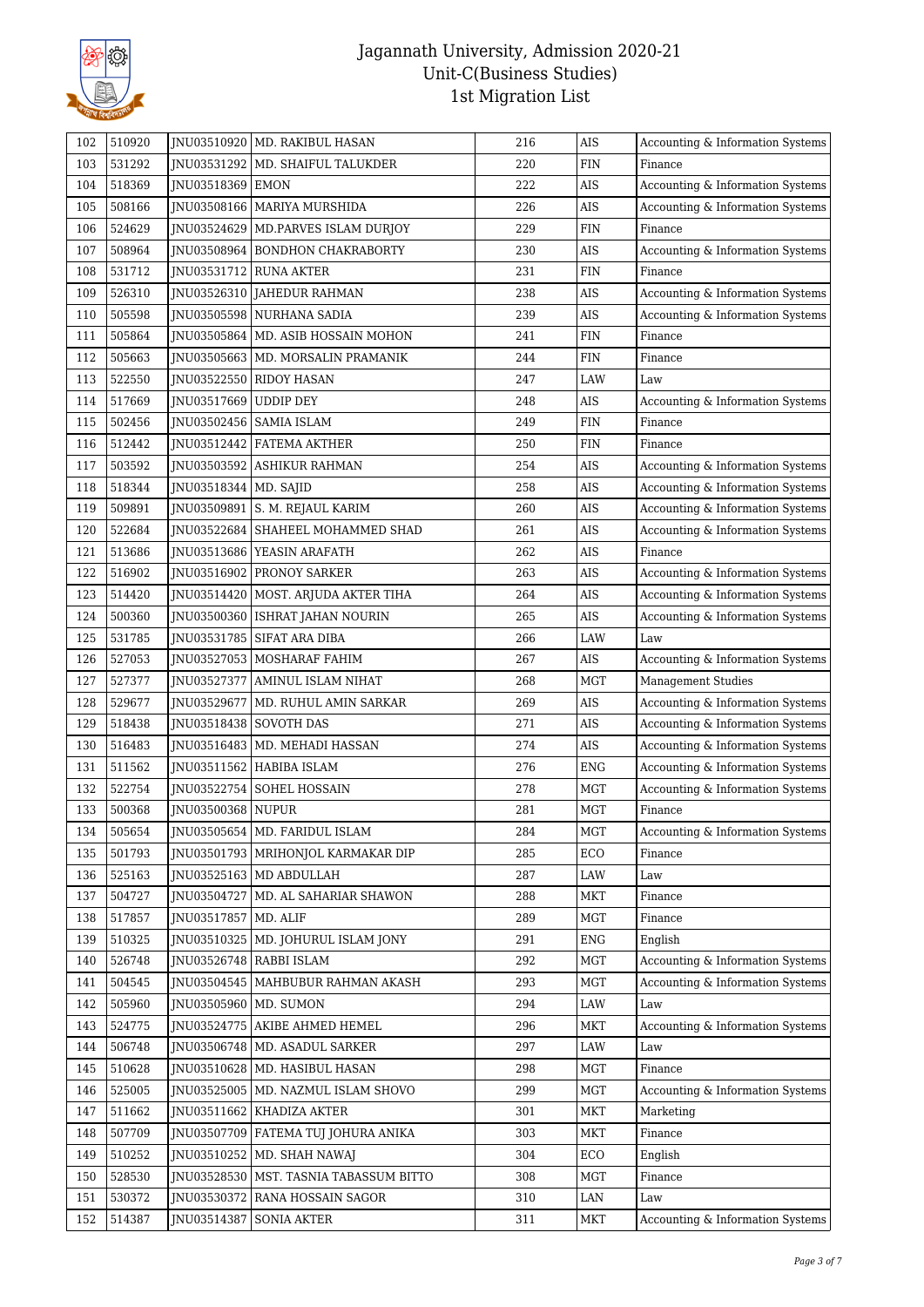

| 153 | 517414 | JNU03517414 HIRA MIA     |                                           | 312 | <b>MGT</b> | Accounting & Information Systems |
|-----|--------|--------------------------|-------------------------------------------|-----|------------|----------------------------------|
| 154 | 511779 | JNU03511779              | MD. ARFUZ                                 | 313 | MGT        | Finance                          |
| 155 | 513649 | JNU03513649              | <b>AKIDUL ISLAM</b>                       | 314 | <b>MGT</b> | Finance                          |
| 156 | 526318 |                          | JNU03526318   ASHIKUR ROHMAN              | 316 | <b>MGT</b> | Finance                          |
| 157 | 510865 |                          | JNU03510865   MD. SAROWAR HOSSAIN         | 317 | <b>MGT</b> | <b>Management Studies</b>        |
| 158 | 527957 |                          | JNU03527957   MD. ABRAR HOSSAIN SAHAD     | 318 | <b>MGT</b> | Accounting & Information Systems |
| 159 | 518252 | JNU03518252              | MD. RIFAT HASAN REAL                      | 319 | <b>MKT</b> | Finance                          |
| 160 | 513940 | JNU03513940              | TASFIA AHMED RIMA                         | 321 | MKT        | Accounting & Information Systems |
| 161 | 510031 |                          | JNU03510031 AUNKITA SARKAR                | 322 | <b>MGT</b> | <b>Management Studies</b>        |
| 162 | 516527 | JNU03516527              | <b>ABU SHAFAET</b>                        | 323 | <b>MGT</b> | Finance                          |
| 163 | 514154 | JNU03514154              | RABEYA ISLAM                              | 324 | <b>MGT</b> | Accounting & Information Systems |
| 164 | 524521 |                          | JNU03524521 BUSHRA HAFIZ LUBABA           | 325 | <b>MGT</b> | Accounting & Information Systems |
| 165 | 510637 |                          | JNU03510637   MD. ABDUR RAHIM             | 326 | <b>MGT</b> | Accounting & Information Systems |
| 166 | 504485 |                          | JNU03504485   MD. S.M. SABBIR             | 327 | <b>MGT</b> | Accounting & Information Systems |
| 167 | 519725 |                          | JNU03519725   SHURA SARKAR ALBON          | 329 | MGT        | Accounting & Information Systems |
| 168 | 520471 | JNU03520471              | RASEL MIA RINKON                          | 330 | <b>MGT</b> | Accounting & Information Systems |
| 169 | 504283 | JNU03504283              | PREETY BEGUM                              | 332 | <b>MGT</b> | Finance                          |
| 170 | 509186 |                          | JNU03509186 RAJU AHMED                    | 333 | <b>MGT</b> | <b>Management Studies</b>        |
| 171 | 505797 |                          | INU03505797   PARTHO SAHA                 | 334 | <b>MKT</b> | Finance                          |
| 172 | 505242 | JNU03505242              | MARIA AKTHER METHILA                      | 335 | <b>MKT</b> | Accounting & Information Systems |
| 173 | 512123 | JNU03512123              | MD. ASRAFUL ISLAM                         | 336 | <b>MGT</b> | Accounting & Information Systems |
| 174 | 504633 |                          | JNU03504633 HOSSAIN MIA                   | 337 | <b>MGT</b> | Accounting & Information Systems |
| 175 | 528048 | JNU03528048   MD. EYASIN |                                           | 338 | MGT        | Accounting & Information Systems |
| 176 | 513162 |                          | JNU03513162 DALIM CHANDRA DAS             | 339 | <b>MGT</b> | Finance                          |
| 177 | 518832 |                          | JNU03518832   FAHADUL ISLAM               | 340 | <b>MGT</b> | Accounting & Information Systems |
| 178 | 517677 | JNU03517677              | <b>SUBROTO DAS</b>                        | 345 | <b>MKT</b> | Accounting & Information Systems |
| 179 | 512257 | JNU03512257              | MD. NAYEM HASAN                           | 346 | MKT        | Accounting & Information Systems |
| 180 | 506239 |                          | JNU03506239   MD. SHAHIN ISLAM            | 348 | MGT        | Accounting & Information Systems |
| 181 | 520170 | JNU03520170              | MD IMRAN HOSSAIN                          | 350 | <b>MKT</b> | Finance                          |
| 182 | 500530 | JNU03500530              | <b>AJOY BISWAS</b>                        | 351 | MGT        | Accounting & Information Systems |
| 183 | 517683 |                          | JNU03517683 FAHIM BHUIYAN                 | 352 | <b>MKT</b> | Finance                          |
| 184 | 525073 |                          | JNU03525073   RABBI ISLAM                 | 353 | <b>MGT</b> | Finance                          |
| 185 | 517199 |                          | JNU03517199 PARTHA PRATIM SAHA            | 356 | <b>MGT</b> | Finance                          |
| 186 | 525870 |                          | JNU03525870   SUDARSHAN CHAKRABORTY       | 358 | <b>MKT</b> | Marketing                        |
| 187 | 502289 |                          | JNU03502289 NUR NAHAR AUAL SONAMONI       | 359 | <b>MKT</b> | Accounting & Information Systems |
| 188 | 510247 |                          | JNU03510247 S. M. ABDULLAH BIN ROWHA SIAM | 361 | <b>MKT</b> | Accounting & Information Systems |
| 189 | 533243 |                          | JNU03533243   MD. DIPU POSARE             | 364 | MGT        | <b>Management Studies</b>        |
| 190 | 514620 |                          | JNU03514620   NAIMA AKTER KABITA          | 366 | MKT        | English                          |
| 191 | 500454 | JNU03500454              | MD SHAHINUR ISLAM                         | 367 | MGT        | <b>Management Studies</b>        |
| 192 | 508466 |                          | JNU03508466 AL AMIN MIAH                  | 369 | MKT        | Accounting & Information Systems |
| 193 | 514306 |                          | JNU03514306 RUPA HALDAR                   | 370 | MGT        | Finance                          |
| 194 | 527529 | JNU03527529              | <b>MITA RANI DAS</b>                      | 372 | <b>MGT</b> | Accounting & Information Systems |
| 195 | 519231 | JNU03519231              | <b>ANWAR HOSSAIN</b>                      | 373 | MGT        | <b>Management Studies</b>        |
| 196 | 503029 |                          | JNU03503029   MD SAMAUN HOSSAIN           | 374 | <b>MKT</b> | Law                              |
| 197 | 514171 | JNU03514171              | <b>AMENA AKTER</b>                        | 375 | <b>MGT</b> | Finance                          |
| 198 | 512433 | JNU03512433              | JANNATUL NAIMA                            | 378 | MGT        | Accounting & Information Systems |
| 199 | 526584 | JNU03526584              | <b>TOUHIDUL ISLAM</b>                     | 379 | MKT        | Finance                          |
| 200 | 526091 | JNU03526091              | <b>ASHISH NATH</b>                        | 381 | MKT        | Finance                          |
| 201 | 518334 | JNU03518334              | ABDUR RAHMAN                              | 382 | MGT        | Accounting & Information Systems |
| 202 | 526606 | JNU03526606              | <b>SAIFUL ISLAM</b>                       | 384 | <b>MKT</b> | Finance                          |
| 203 | 510324 | JNU03510324              | MD. ARMAN HOSEN AKASH                     | 385 | LAN        | Law                              |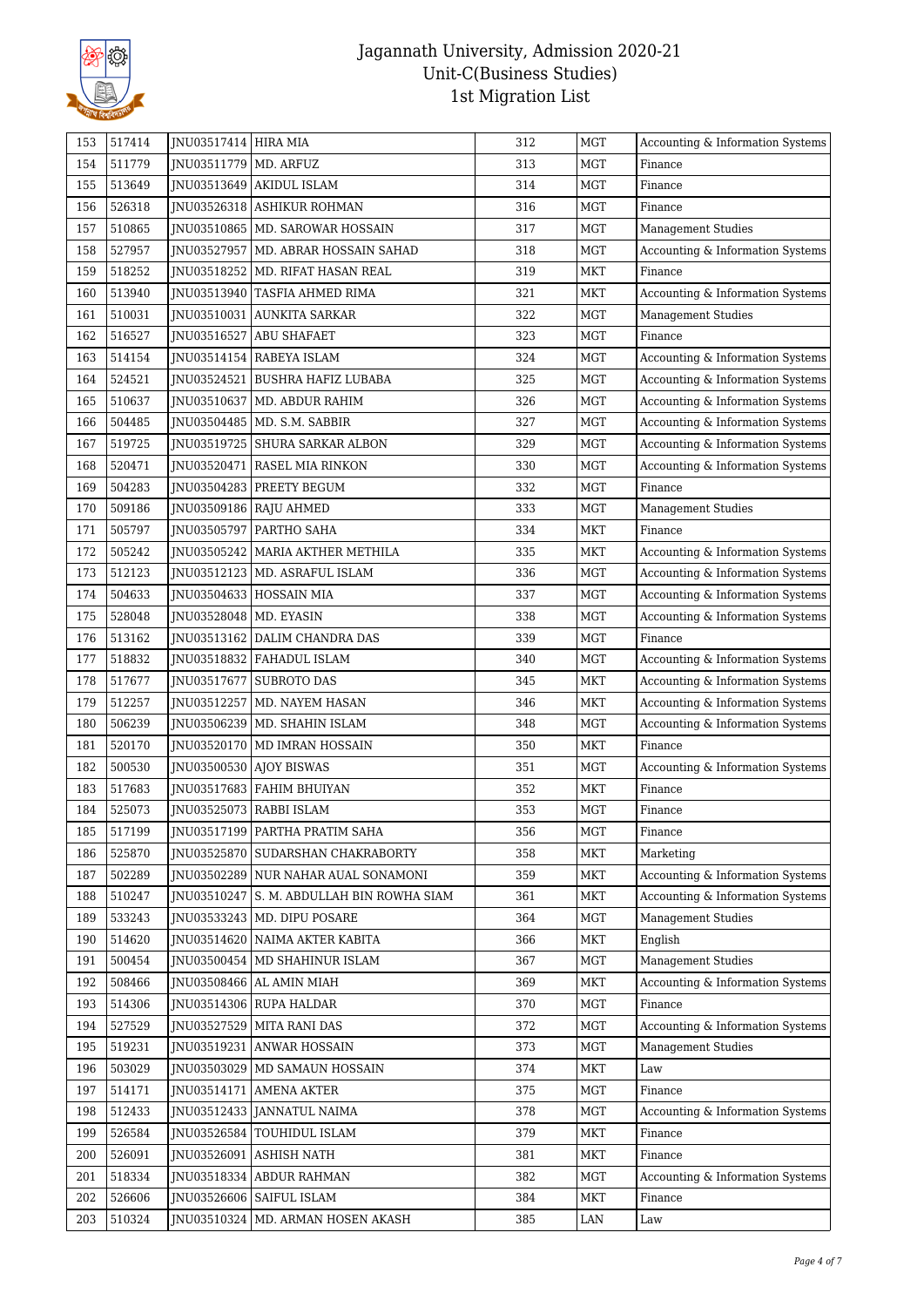

| 204        | 533143 |                            | INU03533143 MD.RAJIB HOSSEN            | 387        | MGT        | $_{\mbox{\footnotesize{Law}}}$   |
|------------|--------|----------------------------|----------------------------------------|------------|------------|----------------------------------|
| 205        | 508988 |                            | JNU03508988 NOOR ADIT AHMED            | 388        | MKT        | Finance                          |
| 206        | 508132 |                            | JNU03508132   THAMINA AKTER BONNA      | 390        | <b>MGT</b> | <b>Management Studies</b>        |
| 207        | 524150 |                            | JNU03524150   MD. SOJIB MIA            | 391        | <b>MGT</b> | Finance                          |
| 208        | 518101 | JNU03518101                | <b>SHIHAB</b>                          | 393        | <b>MKT</b> | Finance                          |
| 209        | 522034 |                            | JNU03522034   FAHIMA AKTER SHOVA       | 395        | <b>MGT</b> | Finance                          |
| 210        | 526233 |                            | JNU03526233   ABIDUL HOQUE RAHAT       | 396        | <b>MGT</b> | Accounting & Information Systems |
| 211        | 510408 | JNU03510408                | MD. AL-MARUF                           | 397        | MKT        | Law                              |
| 212        | 527992 |                            | JNU03527992   MD AL AMIN HOSSAIN       | 398        | MGT        | Accounting & Information Systems |
| 213        | 504688 |                            | JNU03504688   MD.AMRAN HOSSAIN         | 399        | <b>MKT</b> | Finance                          |
| 214        | 506602 |                            | JNU03506602 FATEMA SCHROTH SHETU       | 400        | <b>MGT</b> | Finance                          |
| 215        | 500442 |                            | JNU03500442 AKASH AHMED                | 401        | MGT        | Law                              |
| 216        | 513646 |                            | JNU03513646   MD. OMAR FARUK           | 402        | <b>MKT</b> | Accounting & Information Systems |
| 217        | 522776 |                            | JNU03522776   MD. ABU RAZIN RUMI       | 404        | MGT        | English                          |
| 218        | 514295 |                            | JNU03514295   FATEMA-TUL-JANNAT        | 405        | <b>MKT</b> | Accounting & Information Systems |
| 219        | 522870 |                            | JNU03522870 RAKIBUL ISLAM              | 407        | <b>MGT</b> | Accounting & Information Systems |
| 220        | 510249 | INU03510249                | MD. SADAF AL HASAN                     | 408        | <b>MGT</b> | Accounting & Information Systems |
| 221        | 528696 |                            | JNU03528696 GOURANGO SARKER            | 409        | <b>MGT</b> | Finance                          |
| 222        | 516167 | JNU03516167                | SADMAN SHARIAR DIPTO                   | 410        | <b>MKT</b> | Finance                          |
| 223        | 528844 | JNU03528844                | MD. RAKIB HASAN                        | 416        | MGT        | <b>Management Studies</b>        |
| 224        | 524434 |                            | JNU03524434   NAZMUNNAHAR              | 419        | LAN        | Land Management and Law          |
| 225        | 505855 |                            | JNU03505855   MD. NOYON ISLAM          | 421        | <b>MKT</b> | Finance                          |
| 226        | 518045 | JNU03518045                | MD. SHIPON KHAN                        | 423        | <b>MGT</b> | <b>Management Studies</b>        |
| 227        | 527890 | JNU03527890                | MD YOUNUS ALI                          | 424        | MKT        | Accounting & Information Systems |
| 228        | 503398 |                            | JNU03503398   MD. SHAHARIAR HOSEN      | 427        | <b>MKT</b> | Marketing                        |
| 229        | 533341 | JNU03533341                | MD. SABBIR HASAN NAHID                 | 430        | <b>MKT</b> | Finance                          |
| 230        | 501424 | JNU03501424                | SAJIDA NAJNEEN MEEM                    | 433        | MGT        | Accounting & Information Systems |
| 231        | 513822 |                            | JNU03513822   RABEYA SULTANA RIPTE     | 435        | MGT        | Finance                          |
| 232        | 527629 | JNU03527629                | MD. RAKIBUL ISLAM                      | 437        | <b>MGT</b> | Accounting & Information Systems |
| 233        | 518759 | JNU03518759                | SHAHADAT HOSSEN                        | 438        | <b>MGT</b> | Accounting & Information Systems |
| 234        | 506752 |                            | JNU03506752 RUBEL AHMED                | 439        | <b>MGT</b> | <b>Management Studies</b>        |
| 235        | 508488 | JNU03508488   MD. OMOR     |                                        | 440        | <b>MGT</b> | Accounting & Information Systems |
|            | 504426 |                            | JNU03504426   MD. SHAMIM HOSSAIN       | 441        | MGT        | Accounting & Information Systems |
| 236<br>237 | 514538 |                            |                                        | 442        | MGT        | Accounting & Information Systems |
|            | 522800 |                            | JNU03514538   SHAHREEN KABIR FARIA     |            | <b>MGT</b> | Accounting & Information Systems |
| 238        | 517551 | JNU03522800                | MD. SHAKHAWAT HOSSAIN                  | 443        | MGT        | Finance                          |
| 239<br>240 | 507113 | JNU03517551<br>JNU03507113 | NAHIAN MOSHARROF<br><b>CHWAN BASAK</b> | 445<br>446 | <b>MKT</b> | Accounting & Information Systems |
| 241        | 529400 | JNU03529400                | PRITILATA RANI                         | 449        | MGT        | Finance                          |
| 242        | 531304 | JNU03531304                | <b>SHEIKH KAUSAR</b>                   | 450        | <b>MGT</b> | Accounting & Information Systems |
| 243        | 533385 | JNU03533385                | <b>ABU BAKAR SIDDIK</b>                | 451        | MGT        | Accounting & Information Systems |
| 244        | 511000 | JNU03511000                | <b>TANMOY KUMAR</b>                    | 452        | MGT        | Accounting & Information Systems |
| 245        | 529906 | JNU03529906                | MD. ASHIK KHANDKER                     | 453        | MKT        | English                          |
| 246        | 510715 | JNU03510715                | MD. AL- AMIN ISLAM SOJIB               | 455        | MKT        | Marketing                        |
| 247        | 528081 | JNU03528081                | MD SABUJ SHEIKH                        | 456        | <b>MKT</b> | Marketing                        |
| 248        | 514287 | JNU03514287                | JANNATUL FARDOUS MIM                   | 457        | <b>MGT</b> | Accounting & Information Systems |
| 249        | 518702 | JNU03518702                | <b>SUMAN AHMED</b>                     | 458        | MGT        | Accounting & Information Systems |
| 250        | 513831 |                            | JNU03513831   FARZANA AKTHER ASHA      | 462        | MGT        | Finance                          |
|            | 514858 |                            |                                        | 467        |            |                                  |
| 251        |        | JNU03514858                | SHAHANAJ AKTER                         |            | PAd        | English                          |
| 252        | 511980 | JNU03511980                | SAFAYATUL ISLAM                        | 470        | <b>MKT</b> | Accounting & Information Systems |
| 253        | 528933 | JNU03528933                | MD. ABDUR RAKIB                        | 471        | MGT        | English                          |
| 254        | 526070 | JNU03526070                | RASHEDUL HASAN NOWSHAD                 | 472        | MGT        | Accounting & Information Systems |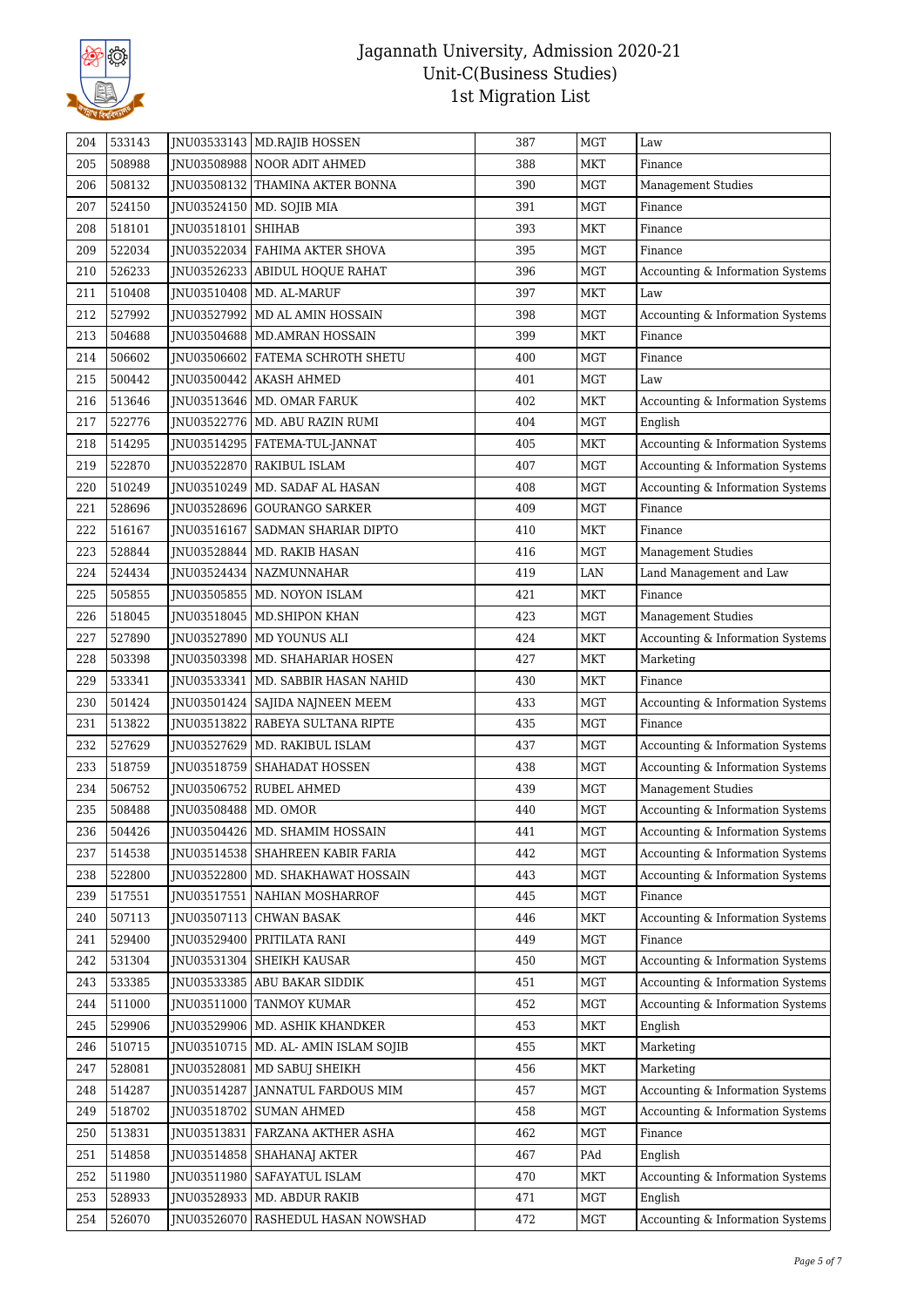

| 255 | 522720 |                        | JNU03522720 ANISUZZAMAN SUJON           | 476 | <b>MGT</b>                  | English                          |
|-----|--------|------------------------|-----------------------------------------|-----|-----------------------------|----------------------------------|
| 256 | 527153 |                        | JNU03527153   MOHAMMAD SHAJIB           | 477 | <b>MKT</b>                  | Accounting & Information Systems |
| 257 | 511092 |                        | JNU03511092 SOJIB HOSSAIN               | 479 | <b>MGT</b>                  | Accounting & Information Systems |
| 258 | 513012 |                        | JNU03513012   MD. ABDUR RAHMAN          | 480 | MKT                         | Marketing                        |
| 259 | 521707 |                        | JNU03521707 TUFAN CHANDRA ROY           | 481 | <b>MKT</b>                  | Finance                          |
| 260 | 531189 | JNU03531189            | SHAROJ DHALI                            | 483 | <b>MKT</b>                  | Marketing                        |
| 261 | 525429 |                        | JNU03525429 JANNATUL FERDAUS.           | 484 | MGT                         | <b>Management Studies</b>        |
| 262 | 510060 |                        | JNU03510060   MST. FATIMA KHATUN        | 486 | <b>MGT</b>                  | <b>Management Studies</b>        |
| 263 | 518177 |                        | INU03518177   MD. SHANTO MIAH           | 488 | <b>MGT</b>                  | English                          |
| 264 | 516747 | JNU03516747            | DURJOY PODDER                           | 489 | <b>MGT</b>                  | Accounting & Information Systems |
| 265 | 515820 | JNU03515820            | <b>NUZHAT NOWSHIN</b>                   | 491 | <b>MGT</b>                  | <b>Management Studies</b>        |
| 266 | 517406 |                        | JNU03517406 ALIF AB E ARAFAT            | 492 | <b>MGT</b>                  | Accounting & Information Systems |
| 267 | 501919 |                        | JNU03501919   KANCHON CHANDRA PAUL      | 493 | <b>MGT</b>                  | <b>Management Studies</b>        |
| 268 | 526236 |                        | JNU03526236   PRANTA DAS GUPTA          | 494 | MKT                         | Finance                          |
| 269 | 517472 |                        | JNU03517472   MOHARAJ BIKASH BABU       | 495 | MGT                         | <b>Management Studies</b>        |
| 270 | 525685 |                        | INU03525685   AMRITA SAHA PRIYA         | 496 | <b>MGT</b>                  | Finance                          |
| 271 | 514548 |                        | JNU03514548   NUSRAT JAHAN              | 497 | <b>MGT</b>                  | <b>Management Studies</b>        |
| 272 | 526235 |                        | INU03526235   MOHAMMAD YOUNUS           | 498 | <b>MGT</b>                  | Finance                          |
| 273 | 531307 |                        | JNU03531307 NIROB SARKER DOYAL          | 501 | <b>MKT</b>                  | Accounting & Information Systems |
| 274 | 529816 |                        | JNU03529816   MD. NAIMUR RAHMAN NAYAN   | 502 | MKT                         | Finance                          |
| 275 | 511008 |                        | JNU03511008 FAZLEO RABBI                | 503 | <b>MKT</b>                  | Finance                          |
| 276 | 516257 | JNU03516257            | MOHAMMAD KAJAL MIA                      | 506 | <b>MKT</b>                  | Accounting & Information Systems |
| 277 | 525903 |                        | JNU03525903   MAHMUDUR RAHMAN           | 507 | MKT                         | Finance                          |
| 278 | 531175 |                        | JNU03531175 SHOHAN SHEIKH               | 508 | <b>MKT</b>                  | Accounting & Information Systems |
| 279 | 527476 |                        | JNU03527476   MST. RAPIA KHANOM         | 511 | POS                         | Finance                          |
| 280 | 524922 | JNU03524922            | UZZAL CHANDRA DAS                       | 514 | $\ensuremath{\mathsf{BAN}}$ | Accounting & Information Systems |
| 281 | 526414 |                        | JNU03526414 ABDUR RAHIM                 | 515 | <b>BAN</b>                  | Accounting & Information Systems |
| 282 | 514763 |                        | JNU03514763   BRISTI AKTER              | 518 | $\mathop{\mathrm{PAd}}$     | Accounting & Information Systems |
| 283 | 518598 | JNU03518598            | <b>ABRARFIAS</b>                        | 521 | LAN                         | Accounting & Information Systems |
| 284 | 527894 | JNU03527894 TUHIN      |                                         | 523 | LAN                         | Land Management and Law          |
| 285 | 514425 |                        | JNU03514425   TASMIA TAHSIN             | 524 | <b>BAN</b>                  | Accounting & Information Systems |
| 286 | 514728 | JNU03514728   MARIYA   |                                         | 525 | MCJ                         | Accounting & Information Systems |
| 287 | 517795 |                        | JNU03517795   MD.MASFIQURE RAHMAN MAHIN | 526 | PAd                         | Accounting & Information Systems |
| 288 | 519611 |                        | INU03519611   HASIB AHMMAD PATWARY      | 528 | PAd                         | Accounting & Information Systems |
| 289 | 518134 |                        | JNU03518134   KAZI MUHAIMINUL ISLAM     | 529 | PAd                         | Marketing                        |
| 290 | 500738 |                        | JNU03500738   MD. MAHFUZ ALI            | 531 | <b>BAN</b>                  | Accounting & Information Systems |
| 291 | 514052 |                        | JNU03514052   SHOMUNA ISLAM SRABONTI    | 532 | PAd                         | Accounting & Information Systems |
| 292 | 524726 |                        | JNU03524726   MD. AKRAM HOSSEN          | 533 | PAd                         | Accounting & Information Systems |
| 293 | 525450 | JNU03525450            | FOUZIA RAHMAN TONIMA                    | 534 | MCJ                         | Accounting & Information Systems |
| 294 | 510179 | JNU03510179            | SHEHENAZ ZAMAN ANANYA                   | 535 | PAd                         | <b>Management Studies</b>        |
| 295 | 528662 | JNU03528662            | <b>RASEL SARKER</b>                     | 536 | MCJ                         | Accounting & Information Systems |
| 296 | 503464 |                        | JNU03503464   SUMIT MONDAL              | 538 | MCJ                         | Accounting & Information Systems |
| 297 | 527064 | JNU03527064   ABDULLAH |                                         | 539 | PAd                         | Marketing                        |
| 298 | 517618 |                        | JNU03517618   MD. MUSTAKIM AHAMMED      | 542 | <b>BAN</b>                  | Accounting & Information Systems |
| 299 | 513267 | JNU03513267            | MD. ABU JAYED                           | 544 | IER                         | Management Studies               |
| 300 | 500579 | JNU03500579            | <b>LIMON HOSSAIN</b>                    | 546 | SOC                         | <b>Management Studies</b>        |
| 301 | 500029 | JNU03500029            | <b>SHANTA KHATUN</b>                    | 549 | BAN                         | <b>Management Studies</b>        |
| 302 | 502917 | JNU03502917            | MD.RONY HOSSAIN KHAN                    | 550 | MCJ                         | Land Management and Law          |
| 303 | 531434 | JNU03531434            | MD. AL AMIN                             | 552 | <b>BAN</b>                  | <b>Management Studies</b>        |
| 304 | 529891 | JNU03529891            | PROBIN CHANDRA MADOK                    | 553 | POS                         | Marketing                        |
| 305 | 508848 | JNU03508848            | MD. NAZIM ADNAN SAGAR                   | 554 | PAd                         | Marketing                        |